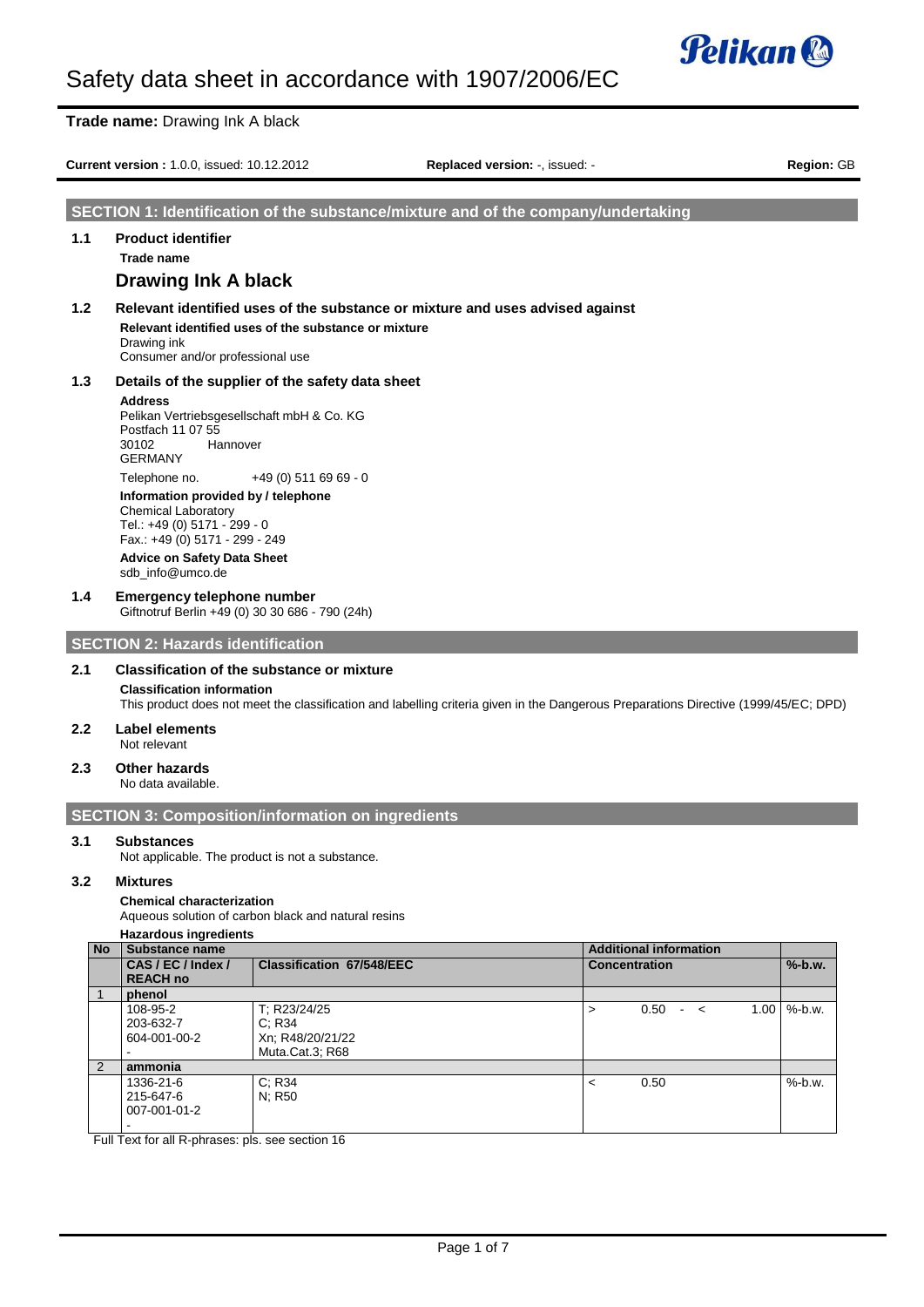

# **Trade name:** Drawing Ink A black

**Current version :** 1.0.0, issued: 10.12.2012 **Replaced version:** -, issued: - **Region:** GB

| .No | <b>Note</b> | <b>Specific concentration limits</b> |
|-----|-------------|--------------------------------------|
|     |             | $R36/38$ : C $>= 1\%$                |
|     |             | $R20/21/22$ : C $>= 3\%$             |
|     |             | $R34: C \ge 3\%$                     |
|     |             | $R23/24/25$ : C $>= 10\%$            |
| ∼   | в           | $R36/37/38$ : C $>= 5\%$             |
|     |             | $R34: C \ge 10\%$                    |

Full text for the notes: pls. see section 16 "Notes relating to the identification, classification and labelling of substances ((EC) No 1272/2008, Annex VI)".

# **SECTION 4: First aid measures**

## **4.1 Description of first aid measures**

#### **General information**

In case of persisting adverse effects, consult a physician.

**After inhalation**

Ensure supply of fresh air.

**After skin contact**

When in contact with the skin, clean with soap and water.

### **After eye contact**

Separate eyelids, wash the eyes thoroughly with water (15 min.).

**After ingestion**

Rinse out mouth and drink 200 - 300 ml water. Seek medical advice.

- **4.2 Most important symptoms and effects, both acute and delayed** No data available.
- **4.3 Indication of any immediate medical attention and special treatment needed** No data available.

# **SECTION 5: Firefighting measures**

## **5.1 Extinguishing media**

**Suitable extinguishing media** Product itself is non-combustible; adapt fire extinguishing measures to surrounding areas. **Unsuitable extinguishing media**

No data available.

## **5.2 Special hazards arising from the substance or mixture**

When exposed to high temperatures may produce hazardous decomposition products such as carbon monoxide, carbon dioxide and smoke.

# **5.3 Advice for firefighters**

Use self-contained breathing apparatus. Wear protective clothing.

## **SECTION 6: Accidental release measures**

## **6.1 Personal precautions, protective equipment and emergency procedures**

## **For non-emergency personnel**

Refer to protective measures listed in sections 7 and 8. Ensure adequate ventilation.

#### **For emergency responders**

No data available. Personal protective equipment (PPE) - see Section 8.

- **6.2 Environmental precautions** Do not discharge into the drains/surface waters/groundwater.
- **6.3 Methods and material for containment and cleaning up** Take up with absorbent material (e.g., sand, kieselguhr, universal binder). Send in suitable containers for recovery or disposal.
- **6.4 Reference to other sections** No data available.

# **SECTION 7: Handling and storage**

# **7.1 Precautions for safe handling**

**Advice on safe handling** No special measures necessary.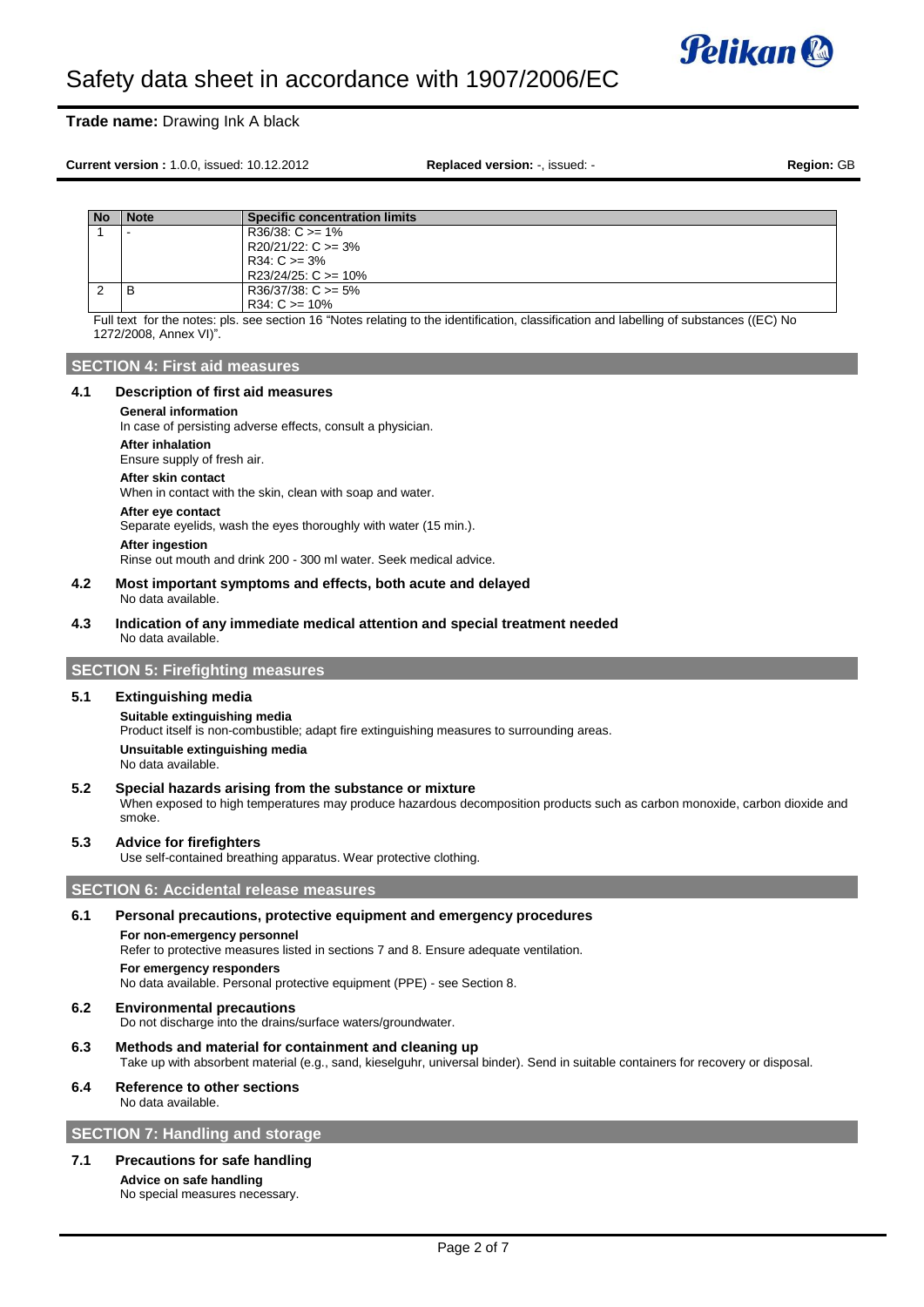

## **Trade name:** Drawing Ink A black

**Current version :** 1.0.0, issued: 10.12.2012 **Replaced version:** -, issued: - **Region:** GB

**General protective and hygiene measures** Keep away from foodstuffs and beverages. **Advice on protection against fire and explosion** No special measures necessary.

**7.2 Conditions for safe storage, including any incompatibilities Technical measures and storage conditions** Keep dry in a cool, well-ventilated place. Keep from freezing. **Requirements for storage rooms and vessels** No special measures required. **Advice on storage assembly** Do not store together with: Oxidizing agents

## **7.3 Specific end use(s)** No data available.

**SECTION 8: Exposure controls/personal protection**

## **8.1 Control parameters**

# **Occupational exposure limit values**

| <b>No</b>    | Substance name                                           | CAS no.   |                   | EC no.    |                   |
|--------------|----------------------------------------------------------|-----------|-------------------|-----------|-------------------|
| $\mathbf{1}$ | phenol                                                   | 108-95-2  |                   | 203-632-7 |                   |
|              | 2000/39/EWG                                              |           |                   |           |                   |
|              | Phenol                                                   |           |                   |           |                   |
|              | <b>TWA</b>                                               | 7.8       | mg/m <sup>3</sup> | 2         | ml/m <sup>3</sup> |
|              | Skin resorption / sensibilisation                        | Skin      |                   |           |                   |
|              | List of approved workplace exposure limits (WELs) / EH40 |           |                   |           |                   |
|              | Phenol                                                   |           |                   |           |                   |
|              | <b>STEL</b>                                              | 4         | ppm               | 16        | mg/m <sup>3</sup> |
|              | <b>TWA</b>                                               | 2         | ppm               | 7.8       | mq/m <sup>3</sup> |
|              | Skin resorption / sensibilisation                        | <b>Sk</b> |                   |           |                   |
|              | List of approved workplace exposure limits (WELs) / EH40 |           |                   |           |                   |
|              | Phenol                                                   |           |                   |           |                   |
|              | <b>STEL</b>                                              | 39        | mg/m <sup>3</sup> |           |                   |
|              | <b>TWA</b>                                               | 20        | mg/m <sup>3</sup> | 2         | ml/m <sup>3</sup> |
|              | Skin resorption / sensibilisation                        | Sk        |                   |           |                   |

## **8.2 Exposure controls**

**Appropriate engineering controls**

No data available.

## **Personal protective equipment**

**Respiratory protection**

Under normal working conditions no personal respiratory protection is necessary.

**Eye / face protection**

No special measures required.

# **Hand protection**

No special measures required.

**Environmental exposure controls**

No data available.

# **SECTION 9: Physical and chemical properties**

# **9.1 Information on basic physical and chemical properties**

| Form/Colour    |  |
|----------------|--|
| liquid         |  |
| black          |  |
|                |  |
| Odour          |  |
| characteristic |  |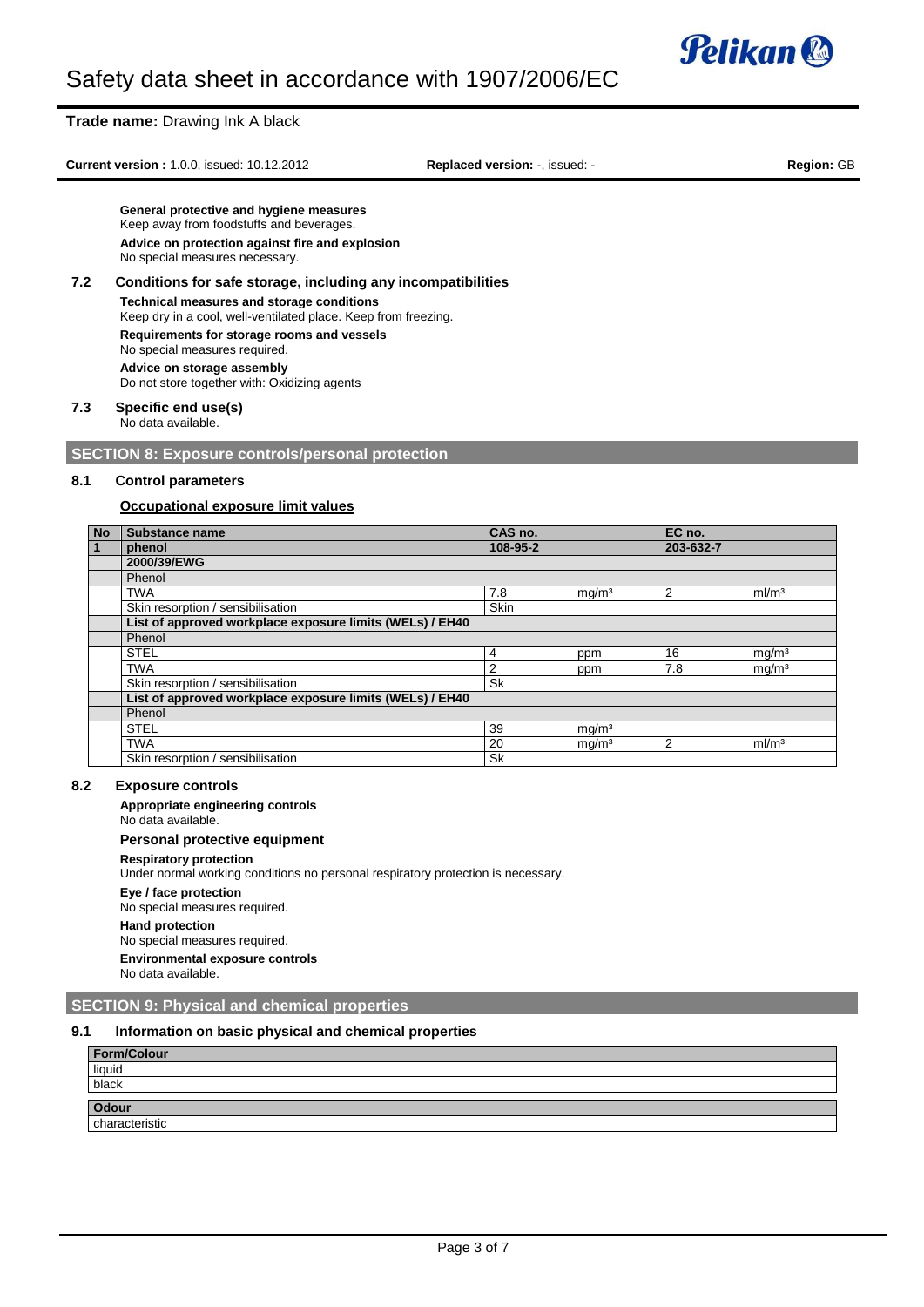

# **Trade name:** Drawing Ink A black

**Current version :** 1.0.0, issued: 10.12.2012 **Replaced version:** -, issued: - **Region:** GB

|  |  | <b>Replaced version: -, issued: -</b> |
|--|--|---------------------------------------|
|--|--|---------------------------------------|

| No data available                                              |                |                     |                   |  |  |
|----------------------------------------------------------------|----------------|---------------------|-------------------|--|--|
| pH value<br>Value                                              | $\overline{7}$ |                     |                   |  |  |
|                                                                |                | 9<br>$\blacksquare$ |                   |  |  |
| <b>Boiling point / boiling range</b><br>Value                  |                |                     |                   |  |  |
|                                                                | appr.          | 100                 | $\overline{c}$    |  |  |
| Melting point / melting range                                  |                |                     |                   |  |  |
| No data available                                              |                |                     |                   |  |  |
| Decomposition point / decomposition range<br>No data available |                |                     |                   |  |  |
|                                                                |                |                     |                   |  |  |
| <b>Flash point</b><br>Not applicable                           |                |                     |                   |  |  |
| Ignition temperature                                           |                |                     |                   |  |  |
| Not applicable                                                 |                |                     |                   |  |  |
| <b>Auto-ignition temperature</b>                               |                |                     |                   |  |  |
| No data available                                              |                |                     |                   |  |  |
| <b>Oxidising properties</b>                                    |                |                     |                   |  |  |
| No data available                                              |                |                     |                   |  |  |
| <b>Explosive properties</b>                                    |                |                     |                   |  |  |
| No data available                                              |                |                     |                   |  |  |
| Flammability (solid, gas)                                      |                |                     |                   |  |  |
| No data available                                              |                |                     |                   |  |  |
| Lower flammability or explosive limits                         |                |                     |                   |  |  |
| Not applicable                                                 |                |                     |                   |  |  |
| Upper flammability or explosive limits                         |                |                     |                   |  |  |
| Not applicable                                                 |                |                     |                   |  |  |
| Vapour pressure                                                |                |                     |                   |  |  |
| Not applicable                                                 |                |                     |                   |  |  |
| Vapour density                                                 |                |                     |                   |  |  |
| No data available                                              |                |                     |                   |  |  |
| <b>Evaporation rate</b><br>No data available                   |                |                     |                   |  |  |
|                                                                |                |                     |                   |  |  |
| <b>Relative density</b><br>No data available                   |                |                     |                   |  |  |
| <b>Density</b>                                                 |                |                     |                   |  |  |
| Value                                                          | appr.          | 1.04                | g/cm <sup>3</sup> |  |  |
| Reference temperature                                          |                | 20                  | °C                |  |  |
| Solubility in water                                            |                |                     |                   |  |  |
| Reference temperature                                          |                | 20                  | $\overline{C}$    |  |  |
| Remarks                                                        | soluble        |                     |                   |  |  |
| Solubility(ies)                                                |                |                     |                   |  |  |
| No data available                                              |                |                     |                   |  |  |
| Partition coefficient: n-octanol/water<br>No data available    |                |                     |                   |  |  |
|                                                                |                |                     |                   |  |  |
|                                                                |                |                     |                   |  |  |
| <b>Viscosity</b><br>No data available                          |                |                     |                   |  |  |

No data available.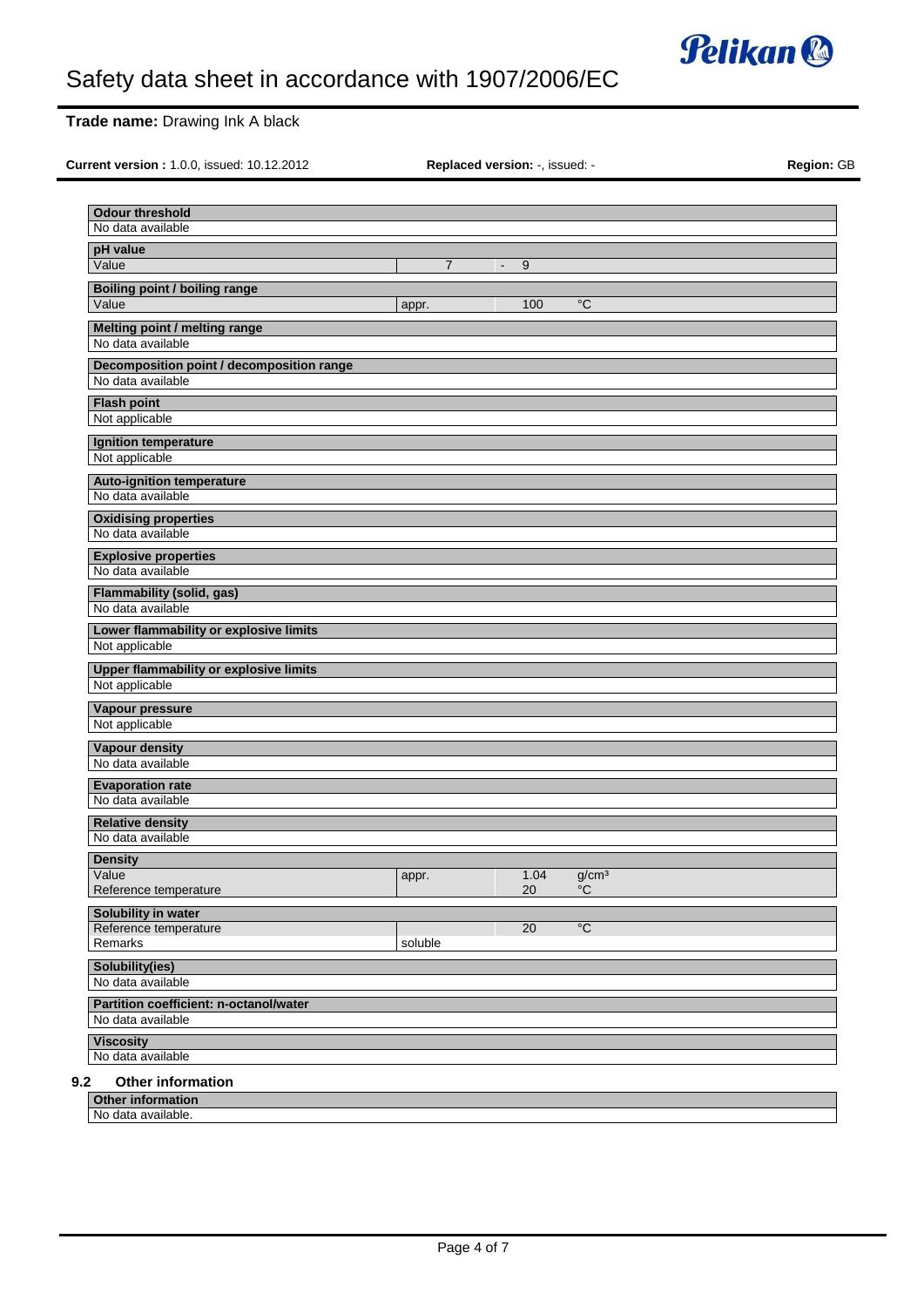

# **Trade name:** Drawing Ink A black

**Current version :** 1.0.0, issued: 10.12.2012 **Replaced version:** -, issued: - **Region:** GB

# **SECTION 10: Stability and reactivity**

- **10.1 Reactivity** No data available.
- **10.2 Chemical stability** No data available.
- **10.3 Possibility of hazardous reactions** None, if handled according to order.
- **10.4 Conditions to avoid** Keep from freezing.
- **10.5 Incompatible materials** strong oxidizing agents
- **10.6 Hazardous decomposition products** No hazardous decomposition products known.

# **SECTION 11: Toxicological information**

## **11.1 Information on toxicological effects**

| <b>Acute oral toxicity</b>               |                                                |
|------------------------------------------|------------------------------------------------|
| <b>LD50</b>                              | 5000<br>mg/kg<br>$\geq$                        |
| Species                                  | rat                                            |
| Method                                   | Derived from the properties of its components. |
| <b>Acute dermal toxicity</b>             |                                                |
| No data available                        |                                                |
| <b>Acute inhalational toxicity</b>       |                                                |
| No data available                        |                                                |
| <b>Skin corrosion/irritation</b>         |                                                |
| No data available                        |                                                |
| Serious eye damage/irritation            |                                                |
| No data available                        |                                                |
| <b>Respiratory or skin sensitisation</b> |                                                |
| No data available                        |                                                |
| <b>Germ cell mutagenicity</b>            |                                                |
| No data available                        |                                                |
| <b>Reproduction toxicity</b>             |                                                |
| No data available                        |                                                |
| Carcinogenicity                          |                                                |
| No data available                        |                                                |
| <b>STOT-single exposure</b>              |                                                |
| No data available                        |                                                |
| <b>STOT-repeated exposure</b>            |                                                |
| No data available                        |                                                |
| <b>Aspiration hazard</b>                 |                                                |
| No data available                        |                                                |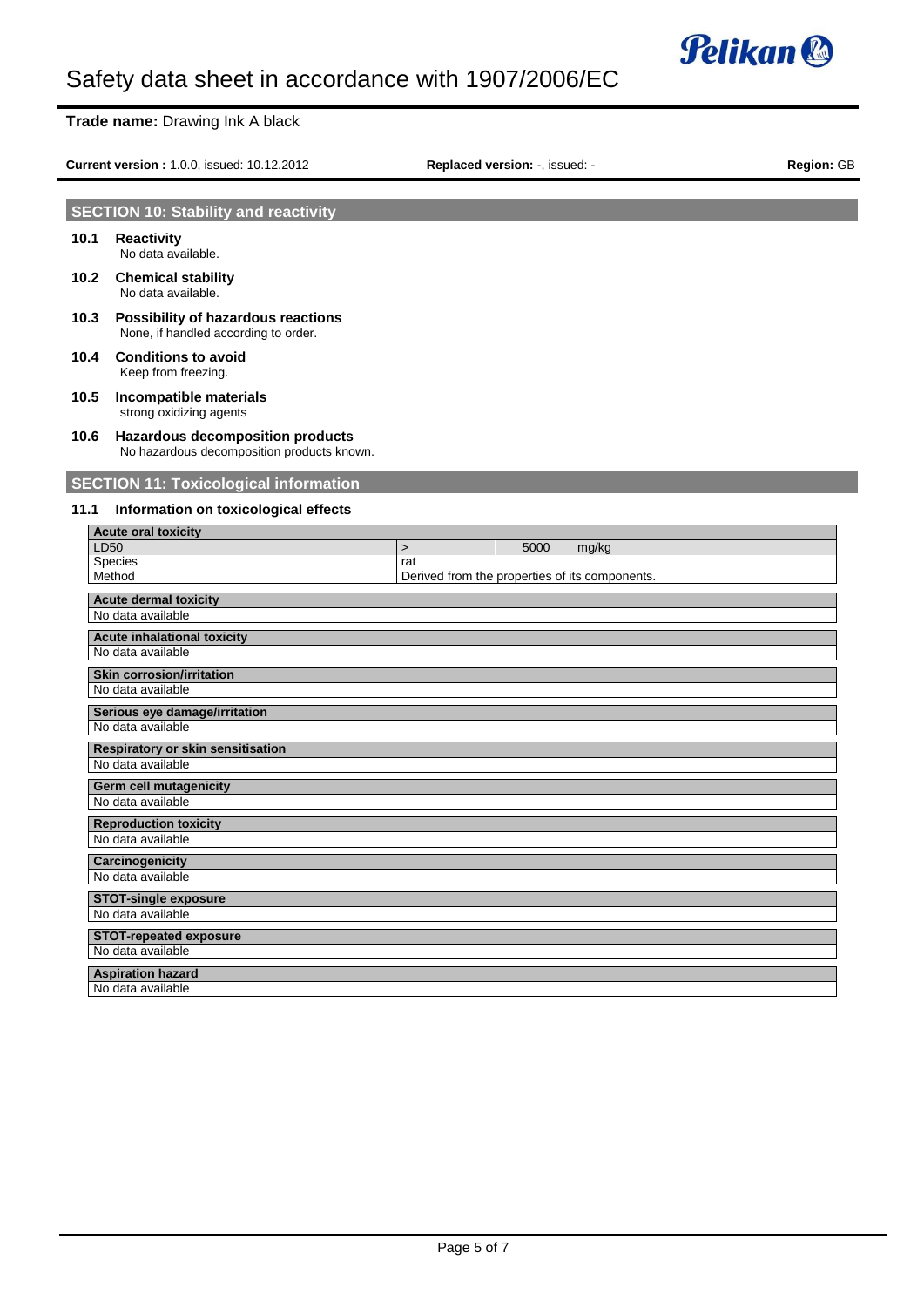

# **Trade name:** Drawing Ink A black

**Current version :** 1.0.0, issued: 10.12.2012 **Replaced version:** -, issued: - **Region:** GB

# **SECTION 12: Ecological information**

## **12.1 Toxicity**

| <b>Fish toxicity</b>                          |  |
|-----------------------------------------------|--|
| No data available                             |  |
| <b>Daphnia toxicity</b>                       |  |
| No data available                             |  |
|                                               |  |
|                                               |  |
| <b>Algae toxicity</b><br>No data available    |  |
| <b>Bacteria toxicity</b><br>No data available |  |

#### **12.2 Persistence and degradability** No data available.

#### **12.3 Bioaccumulative potential** No data available.

- **12.4 Mobility in soil** No data available.
- **12.5 Results of PBT and vPvB assessment** No data available.

#### **12.6 Other adverse effects** No data available.

# **12.7 Other information**

**Other information**

Do not discharge product unmonitored into the environment.

## **SECTION 13: Disposal considerations**

# **13.1 Waste treatment methods**

## **Product**

Allocation of a waste code number, according to the European Waste Catalogue, should be carried out in agreement with the regional waste disposal company. Smaller quantities can be disposed with household garbage.

## **Packaging**

Residuals must be removed from packaging and when emptied completely disposed of in accordance with the regulations for waste removal. Incompletely emptied packaging must be disposed of in the form of disposal specified by the regional disposer.

# **SECTION 14: Transport information**

## **14.1 Transport ADR/RID/ADN**

The product is not subject to ADR/RID/ADN regulations.

## **14.2 Transport IMDG**

The product is not subject to IMDG regulations.

## **14.3 Transport ICAO-TI / IATA**

The product is not subject to ICAO-TI / IATA regulations.

**14.4 Other information**

No data available.

**14.5 Environmental hazards**

Information on environmental hazards, if relevant, pls. see 14.1 - 14.3.

### **14.6 Special precautions for user** No data available.

**14.7 Transport in bulk according to Annex II of MARPOL 73/78 and the IBC Code** Not relevant